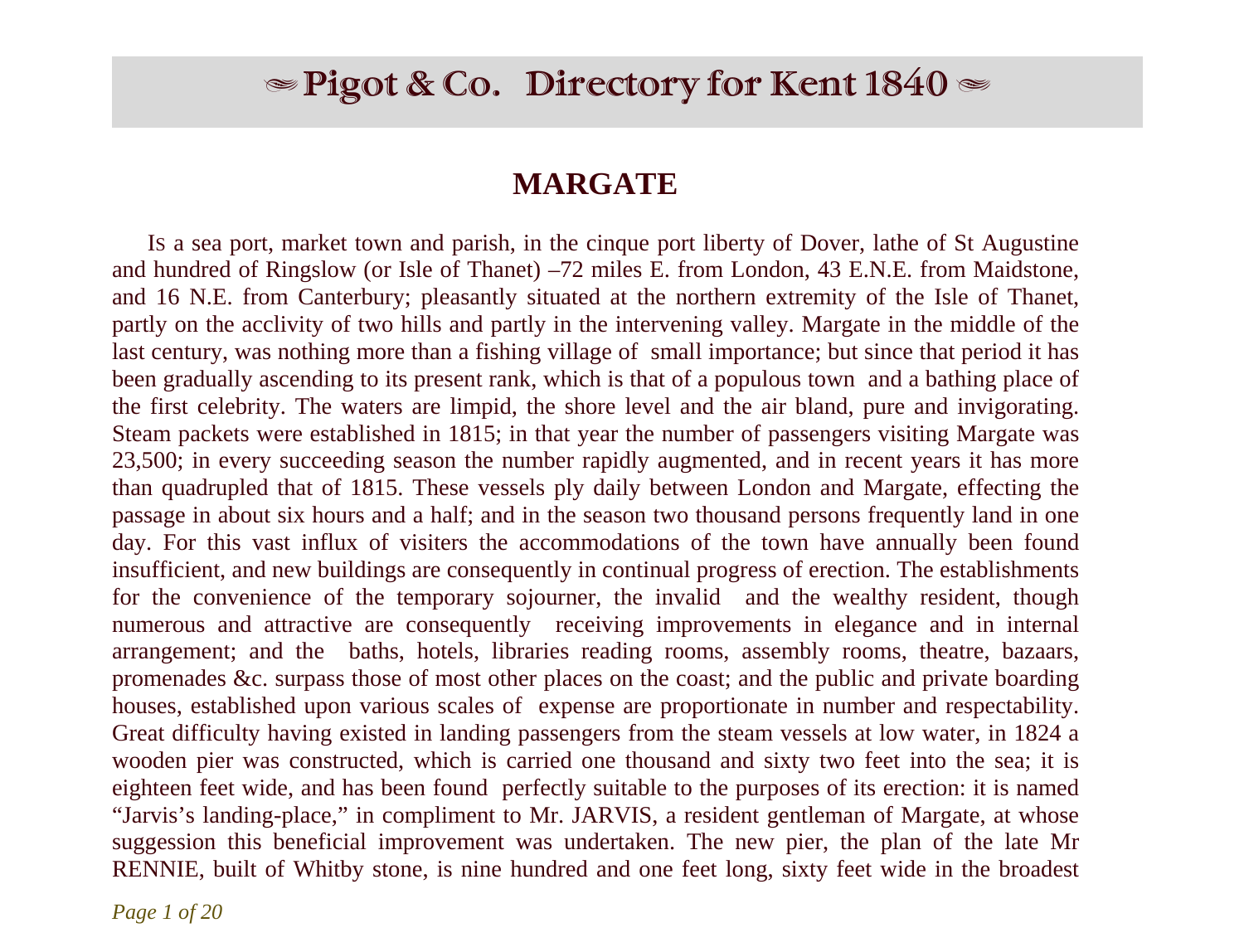part, and twenty-six feet high, with a parapet of four feet six inches. The promenade and fashionable evening lounge of the summer visitants, is eight hundred and fifty six feet in length, eighteen feet in width, and elevated seven feet and a half above the level of the pier; it is defended from the sun and rain by canvass awnings; a band of music attends and at night the whole is brilliantly illuminated with gas.

 The parish church of St John the Baptist, situated on a hill was built about the year 1050 and was made parochial about 1220. From the great population during the summer months, and the increase of resident inhabitants, the old church was found inadequate to their accommodation, a new one was therefore erected; it was completed in 1829 from a design and under the superintendence of Mr William EDMUNDS; it is a beautiful structure, of Bath stone, in the early English style of architecture. The exterior is ornamented with buttresses and pinnacles; it is one hundred and forty three feet in length, and seventy one in breadth; the tower rises to the height of one hundred and thirty five feet, and from the commanding site on which the edifice is erected, is distinguished at a great distance – indeed it is the first object the eye recognizes on approaching the coast. The interior is composed of a nave, nearly sixty feet high and two side aisles elaborately groined; the windows are embellished with stained glass and it has a fine organ which with communion plate and the velvet draperies are the gift of some highly respectable individuals. The expense of the erection was  $£28,000$ ; of which sum the commissioners for building churches gave £10,000, the pier joint stock company £2,000, the parish by rate about £8,000 and a similar amount was contributed by voluntary subscription. The church is dedicated to the Holy Trinity and the benefice is a perpetual curacy, in the patronage of the vicar of St Johns. There are places of worship for baptists, independents, Wesleyan Methodists, the society of friends and Roman catholics. There are several charitable institutions; besides Drapers hospital and the national and charity schools, there is a royal sea-bathing infirmary, at Westbrook, founded under the patronage of royalty; some years since it received the addition of a wing, appropriated to the accommodation of female patients; and the entire edifice is a proud testimonial of Thanet liberality. The "Tivoli Gardens" opened a few years ago, adjoin the town in a most delightful situation and are ornamented with fine sheets of water and umbrageous plantations. The remains of "Dandelion" a fortified mansion of a family of that name in the reign of Edward I, stand about a mile and a half to the south west of the town; the gate house flanked with four towers is still in good preservation. In 1820 a new market was constructed; over it is the town hall, a building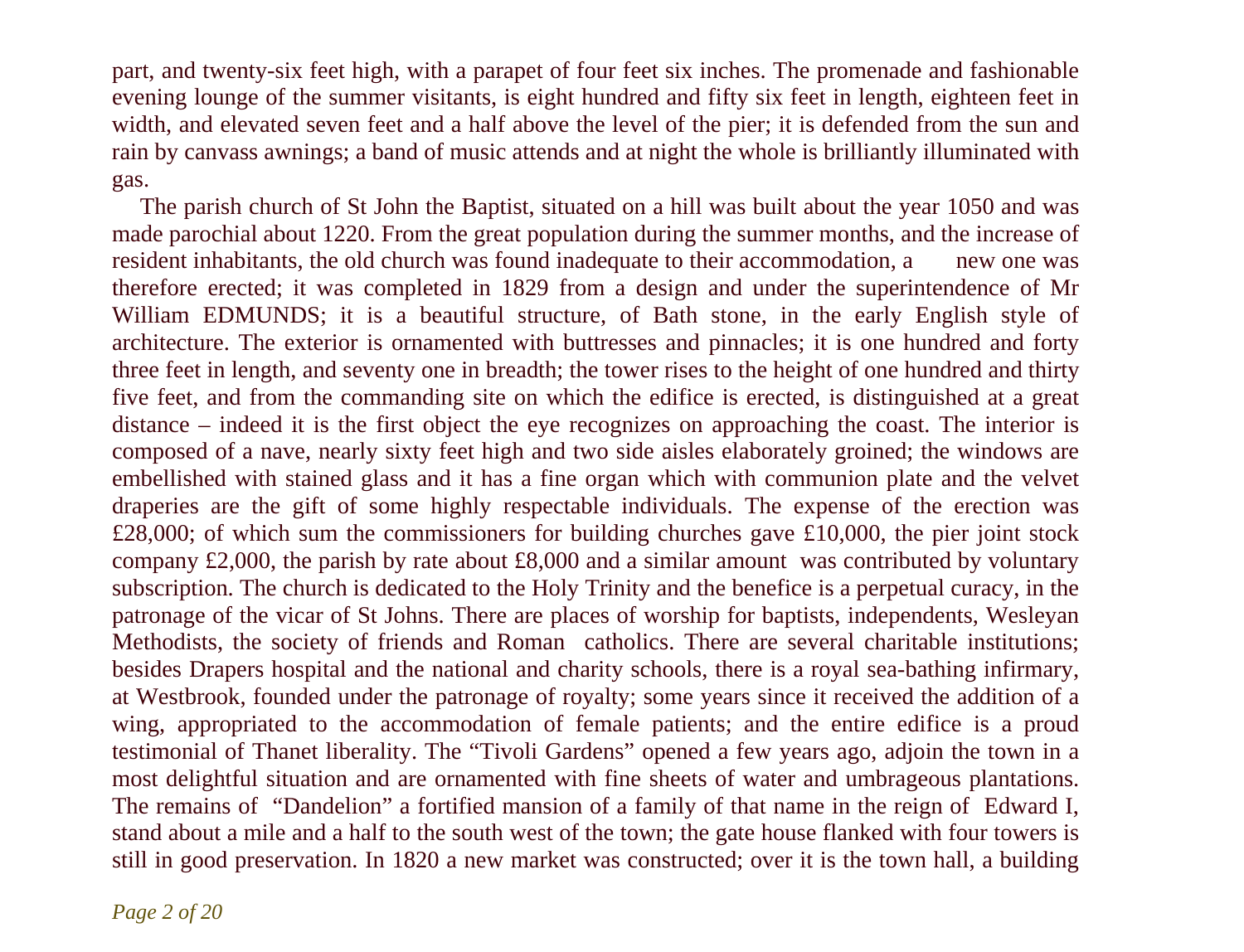of the Tuscan order, supported by cast iron pillars; the market is entered by porticos and closed by iron gates; and the whole presents a specimen of neatness and utility. Under a grant obtained from the crown in 1777 markets are held on Wednesday and Saturday. The resident inhabitants of Margate in 1831 was 10,339 – having more than doubled its population within the preceding thirty years.

*POST OFFICE*, Cecil Square, Frederick GORE, *Post Master* – Letters from London &c. arrive (by mail cart from Canterbury) every morning at half past six and are despatched every evening at nine – Letters from BROADSTAIRS and RAMSGATE arrive (by penny foot post) three times a day, and are despatched as often. – Letters to ST PETERS are despatched every evening at half past six.

 The office closes for the London mail at half past eight in the evening, but letters are received until nine by paying twopence with each.

### **GENTRY AND CLERGY.**

Adams Rev. Jno. Hughes,Union crsnt Allan Mr. Alexander, 12 Caroline sq Arliss Mr. Samuel, St. John st Baker Mrs. Elizabeth, 26 Hawley sq Barker Mr. William, Dane house Barrow Rev. Francis, Fort crescent Barrow Maurice Halford, esq. 32 Hawley square Birch Mrs. Harriet, 1 Upper Grosvenor pl Boys John, esq. 28 Hawley square Boys John, esq. St. James's square Boys Mrs. Mary, 38 Hawley square Bradshaw William Clare, esq. 18 Union crescent Crookshank Mrs. -, 30 Hawley sq Brooman James, esq. 4 Churchfield place Brown Lieut. Alex. R. N.. Westbrook Burton Sir Richard, Sackets hill Cadby Mrs. Elizabeth, 6 Cecil square

Castell Mr. William, 9 Clifton place Chapman Geo. esq. Great Mill lane Cobb Francis William, esq. King st Cobb John M. esq. 11 Upper Grosvenor place Cobb Thos. Francis, esq. Upper Marine terrace Cobb William, esq. Hawley st Cope John, esq. 23 Dane hill row Costigan Rev. Thos. Prospect place Court Mrs. Frances, Addington st Cripps Mr. —, Northumberland pl Croft Mr. Robert, 14 Hawley square Crofts Mrs. Sarah, 5 Cecil st Cruickshank Capt. —, 19 Cecil sq Dakin Mr. Thomas, 2 East crescent Dalgety Mr. James, 11 Cecil st Davis Mrs. —, 12 Hawley square

*Page 3 of 20*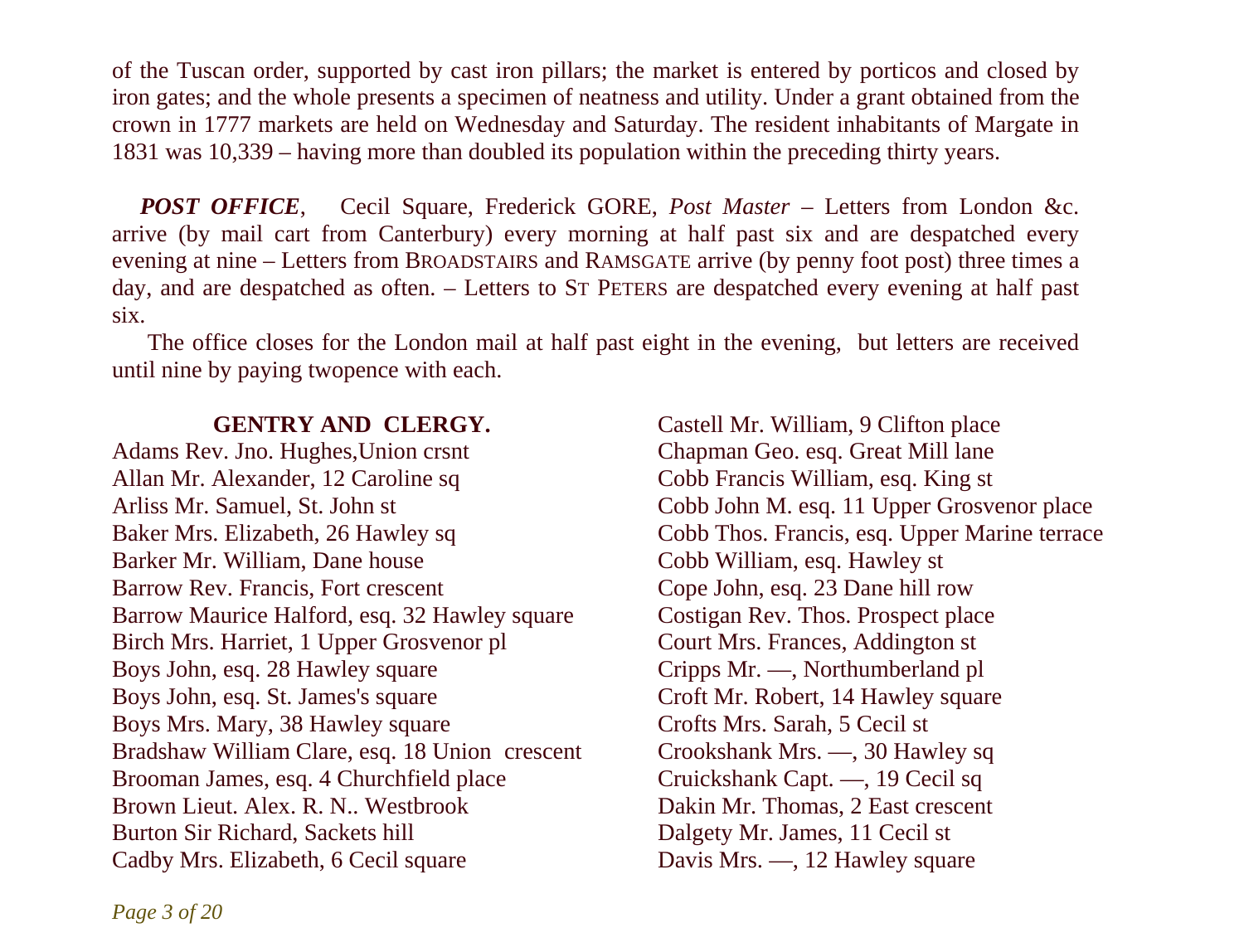D'Costa Maurice, esq. Lousanne hse Dennison Byam, M.D. 7 Churchfield pl Dering Mrs. —, 18 Cecil square Dixon the Misses, 23 Upr. Marine terr Dodgson Mrs. Frances, 111 High st Dorson Miss Louisa, 10 Union crscnt Dove Henry, R.N. 10 Addington sq Dwyer Miss —, 8 Cecil square. Dwyer Lieut. Robert, R. N. Cecil sq Easter Captain —, Wilderness Edwards Thomas, esq. 7 Fort cresrnt Ella Miss —, Northumberland place Ffrench Mrs. Dominic Hawley house Finnis Mr. George, 5 Churchfield pl Flint Thomas, esq. 4 Crescent place Foat Mrs. —, 5 Dane hill Forster Mrs. —, Northumberland place Friend Geo. Taddy, esq. Birchington Friend John, esq. Brooks end Friend John, esq. Birchington Frith William, esq. 20 Charlotte place Garrett Major Robert, Updown Gaskell Geo. esq. 3 St. James's sq Gaskell John, esq. St. Nicholas Gaskell William, esq. 41 Hawley sq Giles William, esq. 11 Cecil square Gillow Eliza, St. Nicholas Gillow John, esq. St. Nicholas Gore Mrs. John, 9 Uppr. Marine terr Grant John, esq. 5 Prospect pl

Grant Capt. Richd. 11 Zion pl. Dane hill Green John, esq. 15 Hawley square Hammond Mrs.—, 6 Hawley square Harvey Mrs. Ann, 9 Union crescent Harvey Mrs. Fras. 9 Union crescent Hatfeild Chas.Taddy, esq. Hartsdown Hatfeild Mrs. —, 2 Prospect place Hayes C. D. esq. Chapel hill Heintz Mrs. Elizabeth Henrietta, 3 Addington st Hemer Lieut. Robert, R. N., Newgate Higham Thos. esq. 8 Churchfield pl Hilton Rev. —, Sarr Hitchcock Mrs —, Dane hill Hovil Richard, esq. 7 Union crescent Howard Nelson, esq. 5 Upper Grosvenor place Hubbard Mr. John, 4 East crescent Jolly James, esq. Shottendane Keene W. C. esq. Dent de Lion Kidman Mrs. Sarah, 45 Hawley sq Lansell Mr. F. Belle Alliance house Law Chas. esq. 12 Uppr. Marine terr Malone Edwd. esq. 19 Dane hill row Marchant Mr. Stephen, 1 Park place Mertens Mrs. —, 19 Cecil square Mockett Mr. Edward, Dane Monzani Theobald, esq. 4 Upper Grosvenor place Mortes Mrs. —, 19 Cecil square Mummery Mrs. —, High st

*Page 4 of 20*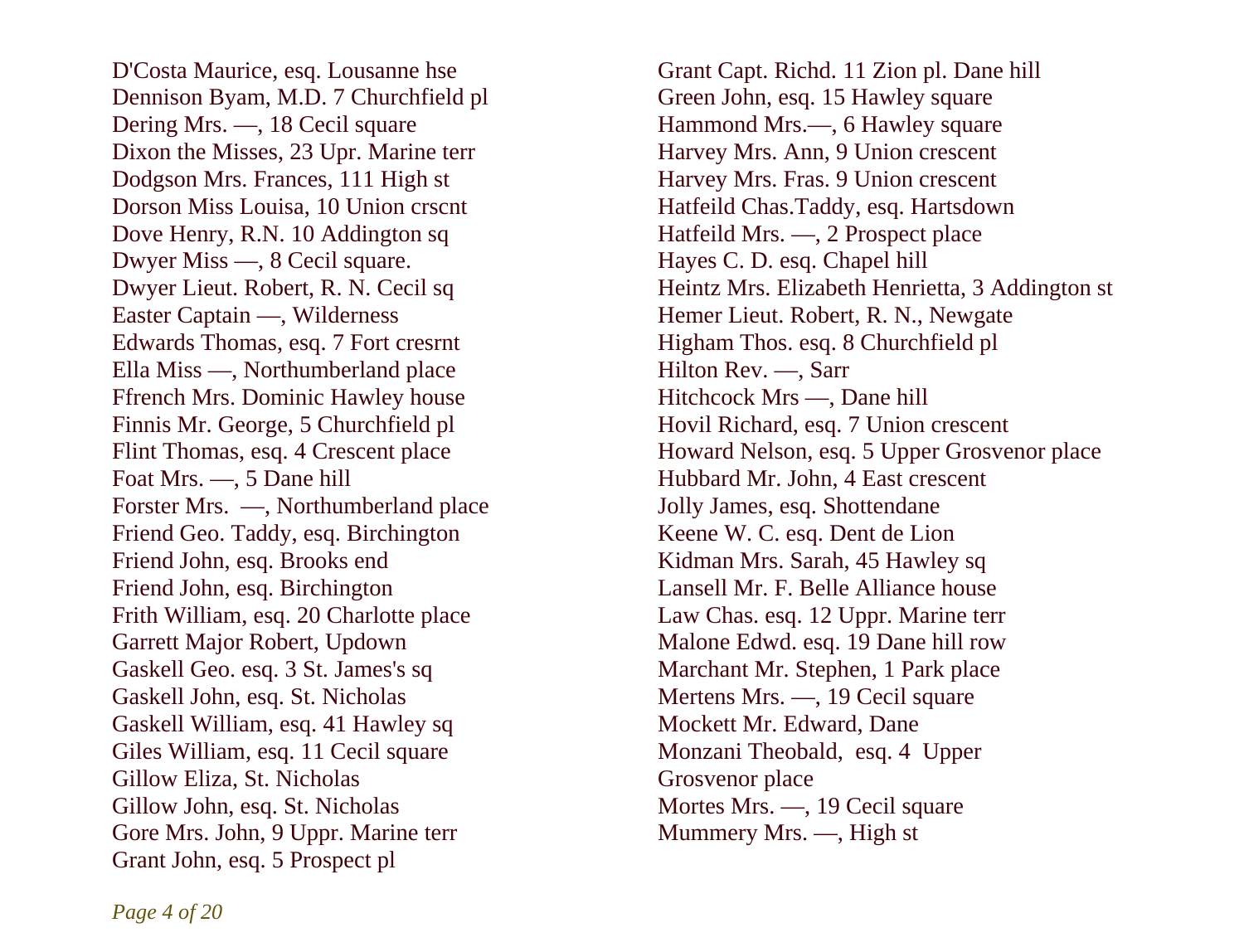Munn Paul Sandby, esq. Percy lodge, Northumberland crescent Neame John, esq. Pleasant pl. Dane hill Nethersole Wm. esq. Crescent lodge Newby Mr. Abraham, Buenos Ayres Neyle Mr. John, Vicarage terrace Osborn Mrs. John, 46 Hawley sq Osborn Latham, esq. 14 High st Osborn Latham, jun. esq. 12 Cecil sq Pearce Joseph, esq. Egerton liouse, Paradise place Pearce William, esq. Adelaide cottge. Bath road Peirce John, esq. 35 Hawley square Pitchers Major Wm. 28 Fort crescnt Pledge Rev. D. Prospect place Plummer John, esq. Fort lodge Pointer Mr. Jno. 6 Upr. Grosvenor pl Porter Mrs. —, 24 Upper Marine terr Powell John Powell, esq. Quex hse Powell John Withers, esq. 4 Addington square Pratt John Tidd, esq. 22 Upper Marine terrace Preston William, esq. 37 Hawley sq Price John, esq. Sterling cottage, Dane hill Pringle John, esq. 10 Upper Grosvenor place Rammell Gibbon, esq. Dent de Lion Rammell Gibbon, jun. esq. Nash Court farm Read William, esq. 1 Zion place, Dane hill Richardson Mrs. —, 2 Church square Rybot Robert, esq. 2 Churchfield pl Sackett Mrs. —, 27 Hawley square Salusbury Mrs. Mary, 49 Hawley sq

Sawell Thos. esq. Aldington cottage Scotte Mrs. —, Prospect place Simmons Mr. Wm. Clifton cottages Skerling Mr. James, 19 Fort crescent Slater John, esq. 17 Cecil square Smithett Mrs. Elizbth. 29 Hawley sq Smithett Richard, esq. Hengrove Starkie—, esq. Flint cottge. Dane hill Sterland John, esq. 6 Dane hill Streatfield Rev. John, 7 Cecil st Stride Mr. Robt. Dane house Struthers Wm. esq. 11 Clifton pl. Dane hill Taylor Mr. John, 18 Dane hill row Tomlin Jas. esq. Boxtree hse. High st Towne Josiah, Belgrave cottage Twyman Miss Judith, 10 Church sq Upston Philip, esq. Flint house Whale Sir John Major, Northdown hse White Mr. —, 9 Dane hill White Edwd, esq. 8 Upr. Marine terr White John, esq. 20 Hawley square White John, jun. esq. White's villa Wilkinson Ths. esq. Lwr. Marine terr Willett William John, esq.13 Upper Marine terrace Winter Mrs.. —, Cecil st Wood Mrs. Frances, 2 Cecil st Worger Mr. John, Dane hill row Wright Jas. esq. 31 Hawley square Young Rev. Thomas, Addington sq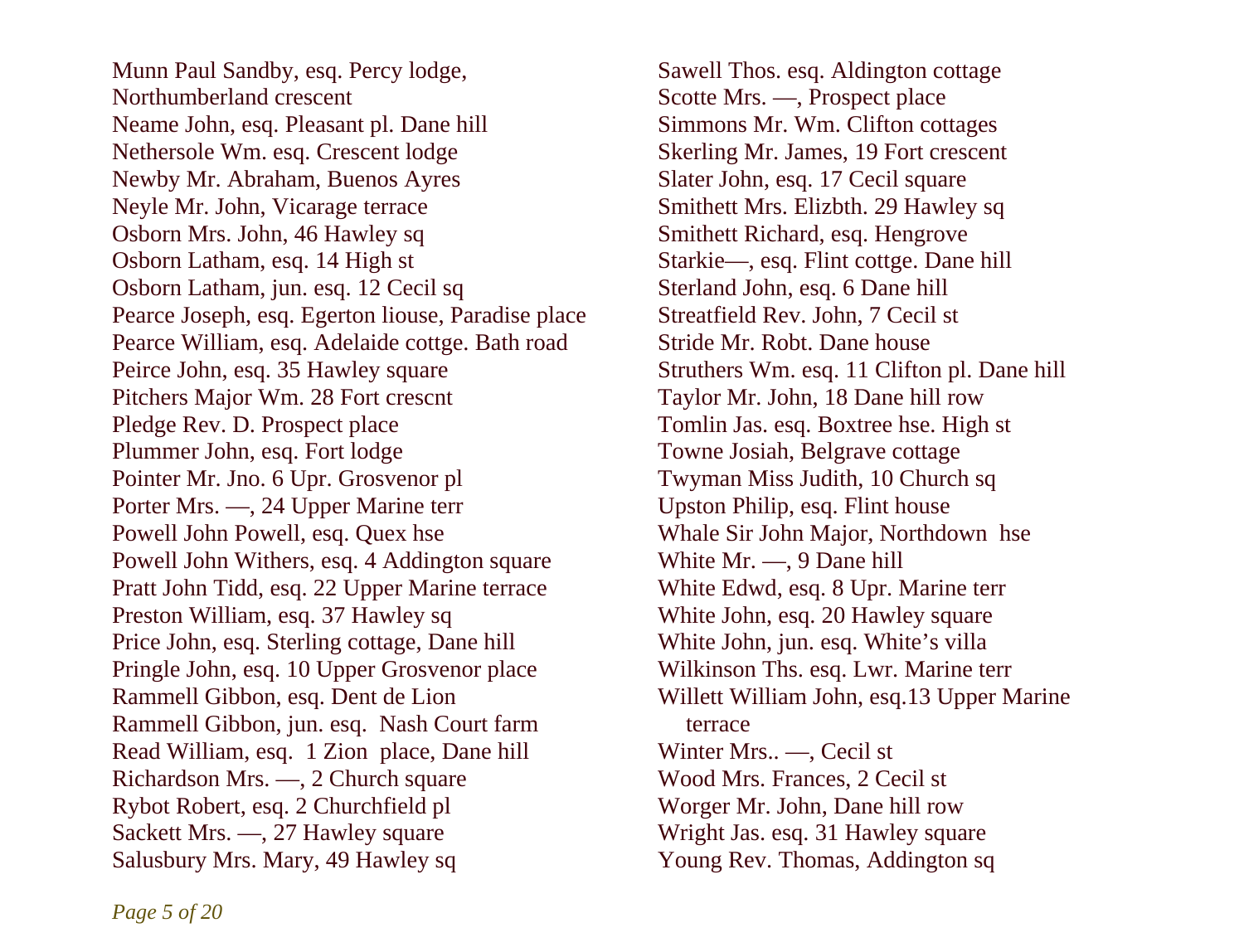## **ACADEMIES AND SCHOOLS.**

Not otherwise described are Day Schools. Abram Jas. Cecil house, Cecil square Austen & Ward, 3 Hawley square Barlow William, 30 King st Batsford Misses (boarding and day), Street green Boys Emma, Argyle house, High st Brookson Ann, 115 High st Cuthill James, M. A. (gent's classical & mathematical brdg.) Prospect pl Davis Sarah (Pestalozean, day), 19 Union terrace Denne Mary Anne & Nieces (boarding and day), Royal house Dunbar Jas. (brdg.) Dane hill house Fry Sarah Caroline (boarding & day), 15 High st Dunn Thomas (to the Commercial Steam Packet Haigh Miss (brdng.) Thanet house, Cecil sq Office), 4 Marine parade Hart Susannah, 1 Cecil square Hudson John, Zion place, Dane hill INFANTS' SCHOOL, Dane place — William Soper, master; Mary Ann Soper, mistress Lewis Charles Sandys (boarding), Churchfield academy Marinack Peter Giles (select classical boarding), Union crescent Marinack Sophia (boarding), Union crescent Mickleburgh James & Son (boarding), Thanet house NATIONAL SCHOOL, Mill lane — Daniel Flunder, master; Mary Aldridge, mistress

Newlove Arabella & Daughter (ladies' boarding), Bellevue cottage Newlove James (gent's boarding), Dane house Slater Elizabeth (boarding), 47 & 48 Hawley sq Smither Ann, Buenos Ayres cottage Stanley William (gent's boarding), Bath house Sutton Mrs. (preparatory), Upper Marine terrace Worthington Mary Ann & Bebe (preparatory boarding and day), Waterloo house, Hawley st

## **AGENTS.**

Carter W. S. (to the General Steam Navigation Co.), 2 Marine parade Cobb Wm. jun. (to Lloyds and the East India Company, and vice-consul), Hawley st March Isaiah (house), 9 Market place Miles Martin (to the Margate and London Steam Packet Company), Marine parade Staner Joseph (estate), 3 Garden row

## **ATTORNEYS.**

Boys John & John Harvey, 10 Cecil st Brooke & Willett, Cecil square Brooke Wm. (& notary) Cecil square Parsons George, Cecil square Selby Thos. James, Aldby place, Fort Wright James Edward, 36 Hawley sq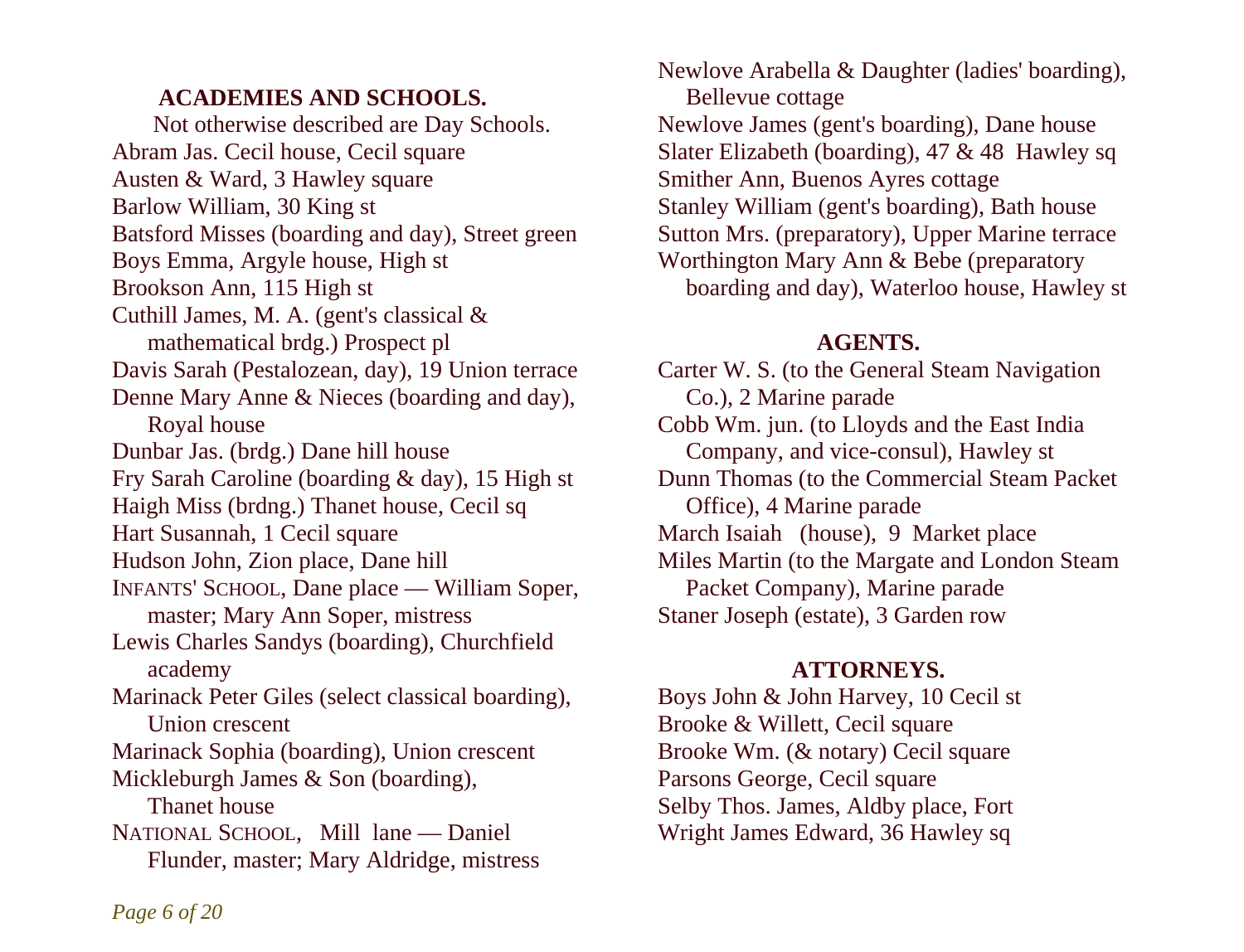## **AUCTIONEERS.**

Jenkins Richard, 52 Hawley square Marsh Isaiah, 9 Market place Staner Joseph, 3 Garden row Vaux John, 4 Upper Marine terrace

## **BAKERS.**

Barton Thomas, 1 Crescent place Bundock Martin, 108 High st Chancellor Matthew, 44 King st Chancellor Stephen Sackett, jun. 6 Bridge st Cobb Sarah, 1 Bankside Crofts John, 5 Broad st Crump Thomas, 7 Church square Fagg John, 2 Duke st Francklin Thomas, 70 High st Freebody John, 18 High st Hills George, 3 Church square Humphreys William, 27 Hawley st Kidmam Charles, 5 Queen st Lovatt John (muffin and crumpet), 1 St. John's place Mockett Edward, 8 St John's place Mussared John Knowles, 49 King st Nicholls Joseph, Addington st Rolfe Richard, 15 Bath road Sackett Richard Henry, 21 King st Sandom Charlotte, 25 Dane hill Saunders Thomas, 1 Paradise place, Dane hill Sawyer William, 6 Zion place

Spratt Henry, 2 Market st Staner Geo. (& biscuit) 118 High st Strand John, 17 High st Thynne Samuel, 1 Churchfield place White Thomas, 12 New cross st Woodward Leonard, 131 High st

## **BANKERS.**

Cobb & Son, King st—(draw on Barnett, Hoares & Co. London)

## **BASKET MAKERS.**

Austen Mary (& cage), 5 Newcross st Packer Edw. 2 Bedford row, Churchfield place Packer Wm. Bedford row, Churchfield place

## **BATHS.**

Beale John, 156 High st Foat Robt. 37 Upper Marine terrace Hill Richard John, 151 High st Hughes Stephen, 159 High st Jarrett Mrs. 157 High st Phillpott George, 150 High st Read Edward (vapour, shower, and general bathing establishment), Clifton baths Wood Richard (shampooing, medicated & vapour), 152 High st

### **BLACKSMITHS.**

Bentley Wm. (& bellhanger) 41High st

*Page 7 of 20*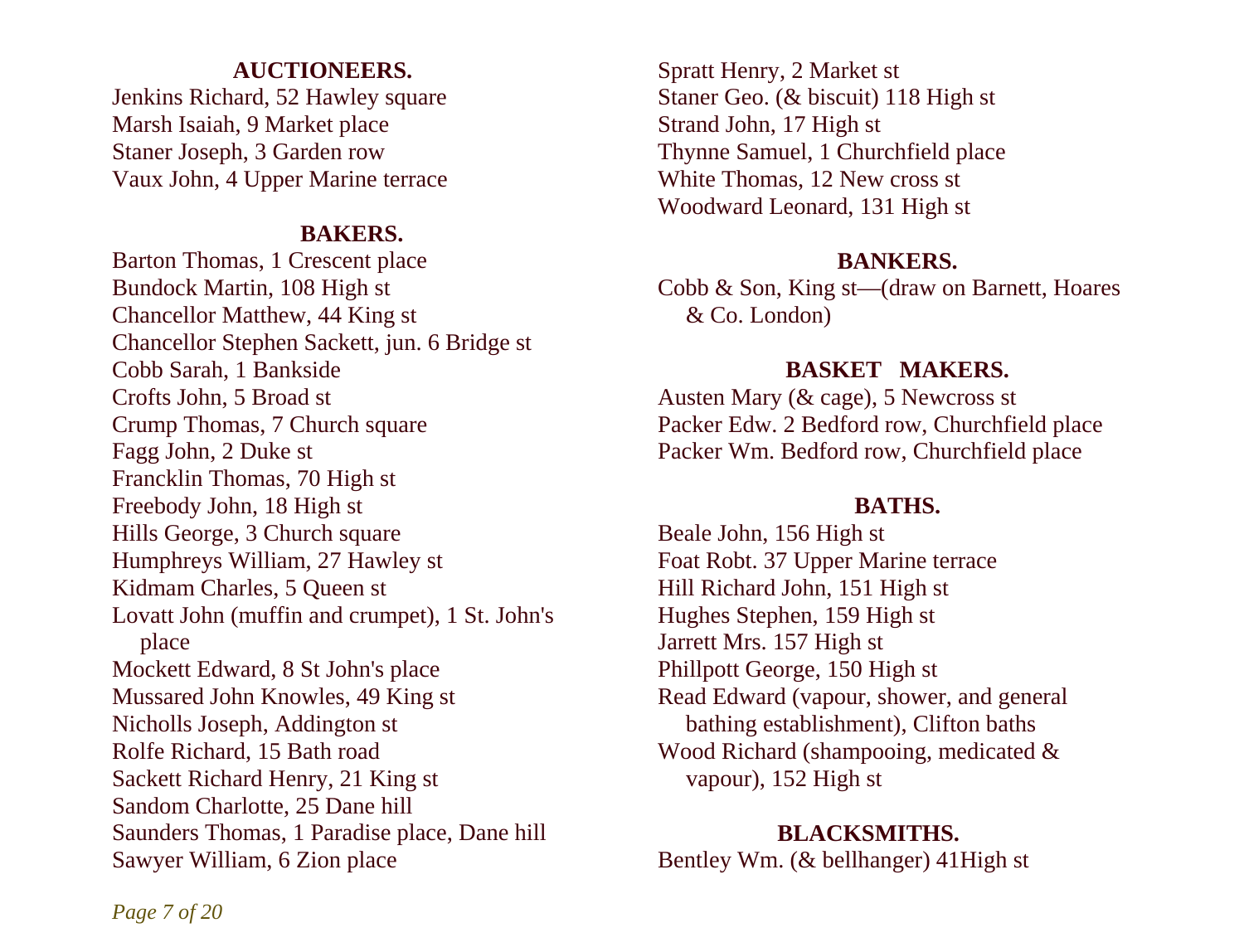Chapman George, King st Kite William, Church square Mussared William George, Hawley st Paine William, Bridge st Potts John, 1½ King st Ralph John Gibbens, New st Roof William, 7 Newcross st Sandon Daniel (& lock & gnnsmith & bell hanger), Zion place Solly William Minter, Mill lane Witherden John Sitpard (and bell hanger), 40 Hawley square

#### **BOARDING HOUSES.**

Carter Wm. S. Walpole cottage, Dane Farmer Mrs. 5 & 6 Union crescent Killick Misses, 7 Upper Marine terr Milhouse Misses, Cecil square Price Eliz. (for children), Westbrook Russell Charlotte (for children), 4 Buenos Ayres Williams Catherine (for children), Westbrook

## **BOOKBINDERS.**

Denne James, 4 Queen st Dixon Charles, 22 High st Stow John, St. John st

#### **BOOKSELLERS.**

Denne James, 4 Queen st Garmeson Wynyfrede (& librarian), 49 King st

Keble Thomas Harman (& Minerva library), 12 King st Osborne Robert Chappell (and sub-distributer of stamps), 20 High st

### **BOOT AND SHOE MAKERS.**

Allen Thomas, 55 High st Brice James, 2 King st Bushell Richard, 154 High st Carthew Thomas, 139 High st Castell William, jun. 1 High st Chapman John, 163 High st Cork Daniel, 36 High st Dixon David, 69 High st Dunn Thomas, Parade Grant Robert, Pleasant place Harrison Denwood, 11 Queen st Harrison Moses, 145 High st Holton George, 60 High st Knott James, 107 High st Knott James, 116 High st Mockett William, Church square Mummery Francis, 9 Newcross st Munns Stephen, 10 Broad st Packer Joseph, 8 Hawley st Rogers Charles, 130 High st Rowe Abraham, 4 High st Rowe Christopher, Duke st Rowe William, 2 Fort row Rudd Richard, 33 High st

*Page 8 of 20*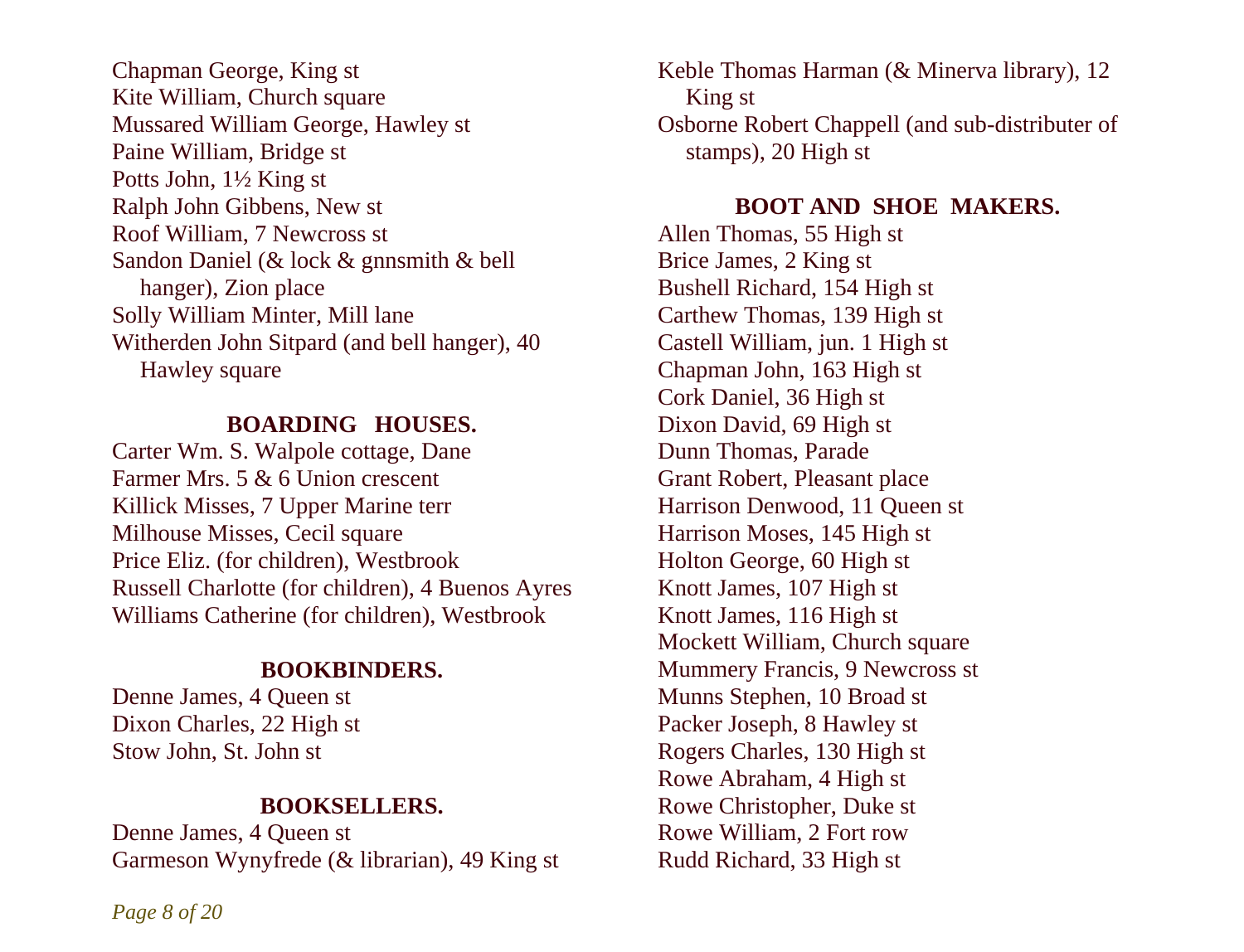Snow John, 22 Zion place, Dane hill Wilkerson Thos. 9 Zion pl, Dane hill Yeomanson Francis, 40 King st Yeomanson Wm. 5 Cranbourne alley

#### **BRAZIERS.**

Constable Stephen (and tin-plate worker), 3 Princes st Crow Garton (and tin-plate worker), 18 Market place Flint Thos. & John, 3 Market place Paine William, Bridge st Witherden John Sitpard, 40 Hawley square

## **BREWERS.**

Bishop Henry (retail) 130 High st Cobb & Son (& maltsters), King st Davies Henry Benj. (retail) 61 High st Gore Richard (retail), 28 King st Stride John Henry, Dane place Thirton Saml. Bicker (retail) Mill lane

## **BRICKLAYERS.**

Admans George, Albion place Bayley Richard, 15 Prince's crescent Bushell Richard, 5 Park place Bushell Stephen, 6 & 7 Park place Mussared John, Bankside Paramor James, 13 Hawley square Riches George, 3 Clifton cottages

Taylor Charles, St. John st Taylor William, Upper Marine terr Wales William, Bath road Watson George, Bellevue place Winch Charles, 9 Marine parade Wood Thomas, Church st

## **BUILDERS.**

Marked thus \* are also Undertakers. Arnold Thomas, Addington square \*Benskin George, 2 Trafalgar place Bundock Martin, 108 High st \*Cozens Edwin Bede, New st, and 1 Addington square \*Crump Richard, 9 Addington square Drayson John, Dane hill \*Foat Robert, Pleasant place Jenkins Richard, 52 Hawley square Kelsey John, Bath road Knowler John, Upper Grosvenor pl Mercer John & William (and brick makers), 65 High st Mercer Samuel, High st Munns Thomas, Garlinge \*Orpin Edward, 58 High st Paramor James, 13 Hawley square \*Pilcher & Goldsack, King st Pyle Henry William, Addington st Sayer John, 68 High st

*Page 9 of 20*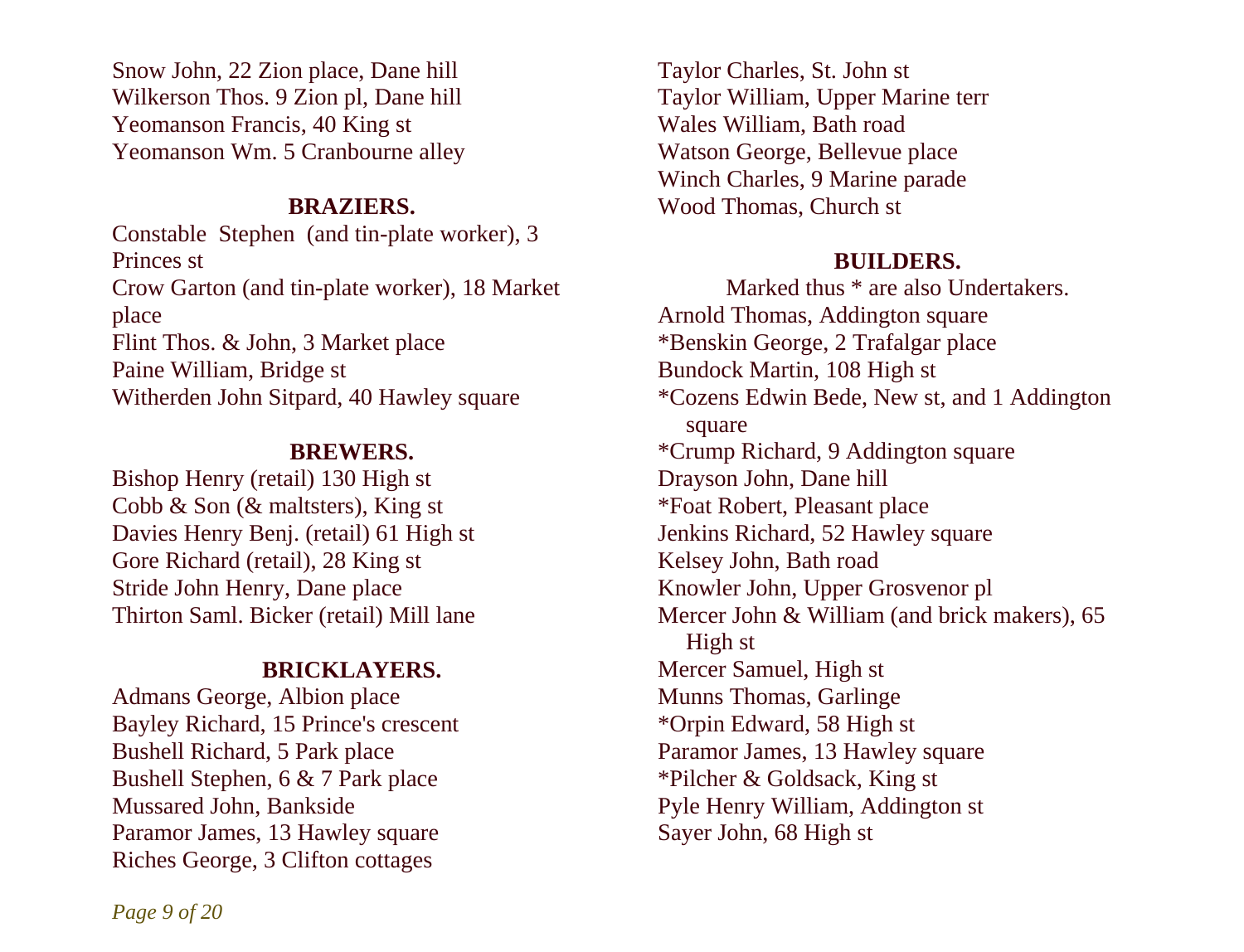Sinnock John (and box, and trunk maker), 8 Newcross st \*Sisley James, 23 King st \*Soper John, 6 Marine parade \*Soper William, 17 King st Winch Charles, 9 Marine parade \*Winch Francis, 7 Market place \*Woodward John, Zion pl, Dane hill

#### **BUTCHERS.**

Alliston Chas. (pork), 16 Market pl Epps Wm. Northumberland crescent Finn John, Paradise place Foat Richard, 56 High st Hills Joseph, Hawley st Macually Henry, 13 Market place Marsh Richard, 4 St. John's place Maxted Henry, 105 High st Miles Thomas (pork), 1 Broad st Pamphlett Stephen (pork), 1 Duke st Peete John, 133 High st Peete Thomas, Hawley st Philpot Charles (pork), 4 Love lane Relph Edward, 1 Market st Sackett Robt. Zion place, Dane hill Tring Maria, 1 Market place Wickham Thomas, 6 Market st

#### **CABINET MAKERS.**

Marked thus \* are also Upholsterers.

Brett William, 48 High st Carroway Jesse (and undertaker), 4 Cecil st and Union crescent Goddin Richard (& working cutler), 53 Hawley square \*Lovelock Henry, 20 Crescent place \*Noakes Robert, 5 Cecil square Pyle Henry William, Addington st Roffway James, Charlotte place \*Sinnock Henry, 6 Fort crescent Walker James, High st

### **CHYMISTS AND DRUGGISTS.**

Cadby John Philips, 9 Queen st Fincham Robert (dispensing), 31 High st Pickering James, 13 High st Quested Charles, 8 Lombard st Wootton Edward, 136 High st

## **COACH BUILDERS.**

Crow & Wood, Mill lane Watson Archer, Mill lane

## **COAL MERCHANTS.**

Crofts Robert, Mill lane Cutten Jno. King st, & 2 Addington st Darby Walter, 15 New st Hubbard John,Waterloo house, Hawley st Hurst John, King st & Hawley st Phillpott George Hegner, High st

*Page 10 of 20*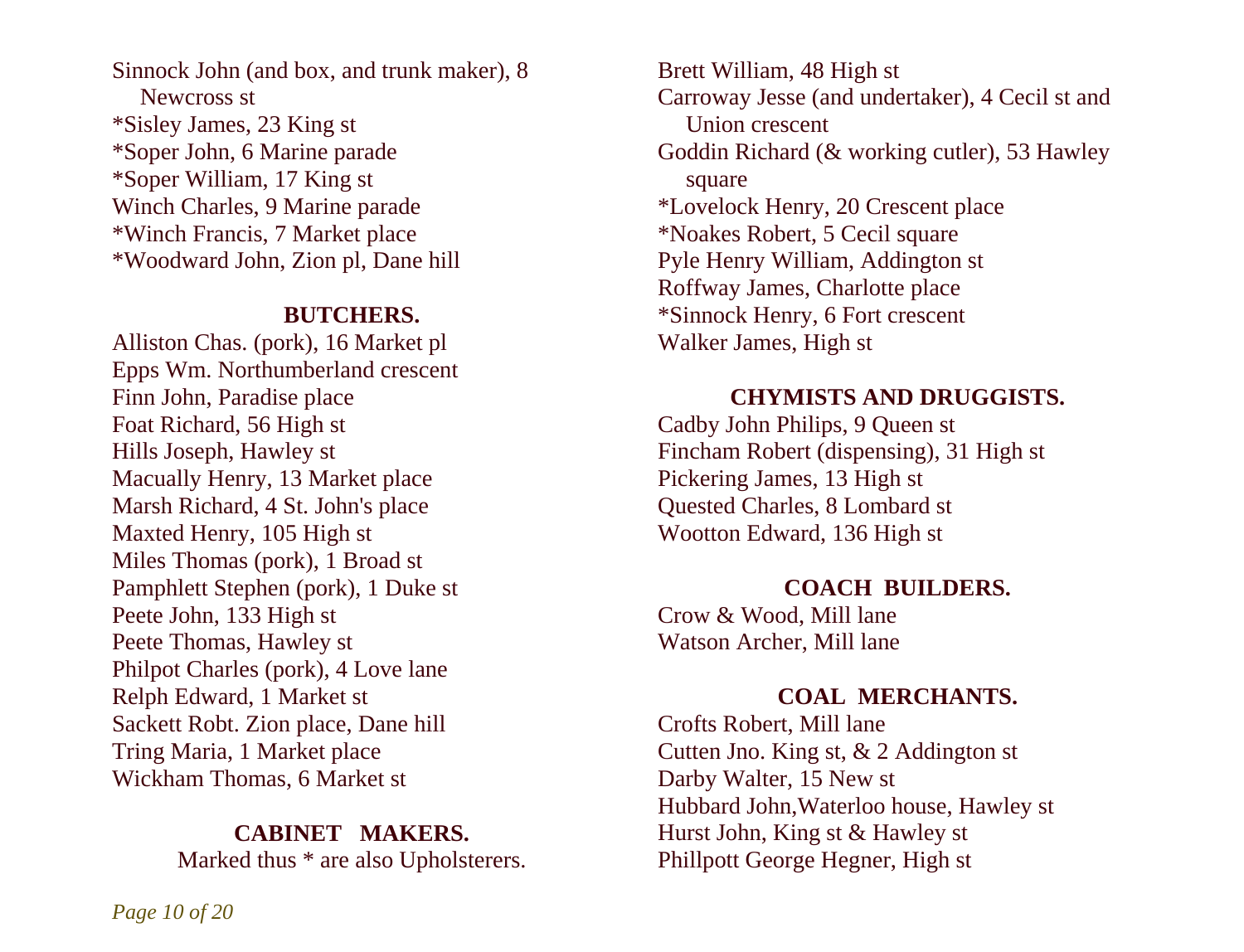Rowe George, 49 High st Swinford John, 6 Lombard st, & Old Corn Exchange, Mark lane, *London*  Taylor James, Mill lane

#### **CONFECTIONERS.**

Brasier Sarah & Jane, 7 High st Chancellor Stephen Sacket, jun. 6 Bridge st Doxon James (and pastry cook), 22 High st Kidman Charles, 5 Queen st Mockett Edward, 8 St. John's place Sackett Richard Henry, 21 King st Spratt Henry, 2 Market st Thynne Samuel, 1 Churchfield place

## **COOPERS.**

Bently Daniel, 129 High st Knowler Henry, 123 High st Quested Richard, 44 High st

## **CORN CHANDLERS.**

Crofts John, 5 Broad st Francklin Isaac, St. John st Manns William, 113 High st Southee John, Love lane

## **CORN FACTORS.**

Osborn Latham, jun. (& hoyman), 6 King st Swinford John, 6 Lombard st, & Old Corn Exchange, Mark lane, *London* 

## **DAIRYMEN.**

Dale William, Great Mill lane Harlow William, Dane Mottley Edward, 21 Dane hill row

## EATING HOUSES & DINING ROOMS.

Faircloth Joseph, 7 Market st Lowe Henry Thornton, 3 Market st Westfield Godfrey, 29 High st Wright David (and coffee rooms), 12 Bankside

## **FIRE, &c. OFFICE AGENTS**

ALLIANCE, Robert Chappell Osborne, 20 High st BRITISH,Charles Woodruff, 6 High st COUNTY (fire) & PROVIDENT (life), Frederick Gore, 4 Cecil square CROWN (life), Charles Sandys Lewis, Churchfield GLOBE, John Swinford, Lombard st GUARDIAN, Thomas Barton, 1 Crescent place KENT, Thomas Lansell, 19 Market place NATIONAL PROVIDENT, Garton Crow, 18 Market place NORWICH UNION, George & Joseph Staner, 118 High st PHOENIX, Edwin B. Cousins, New st, and 1 Addington square PHOENIX, Stephen S. Chancellor, Bridge st PHOENIX and PELICAN, Richard Jenkins, 52 Hawley square

*Page 11 of 20*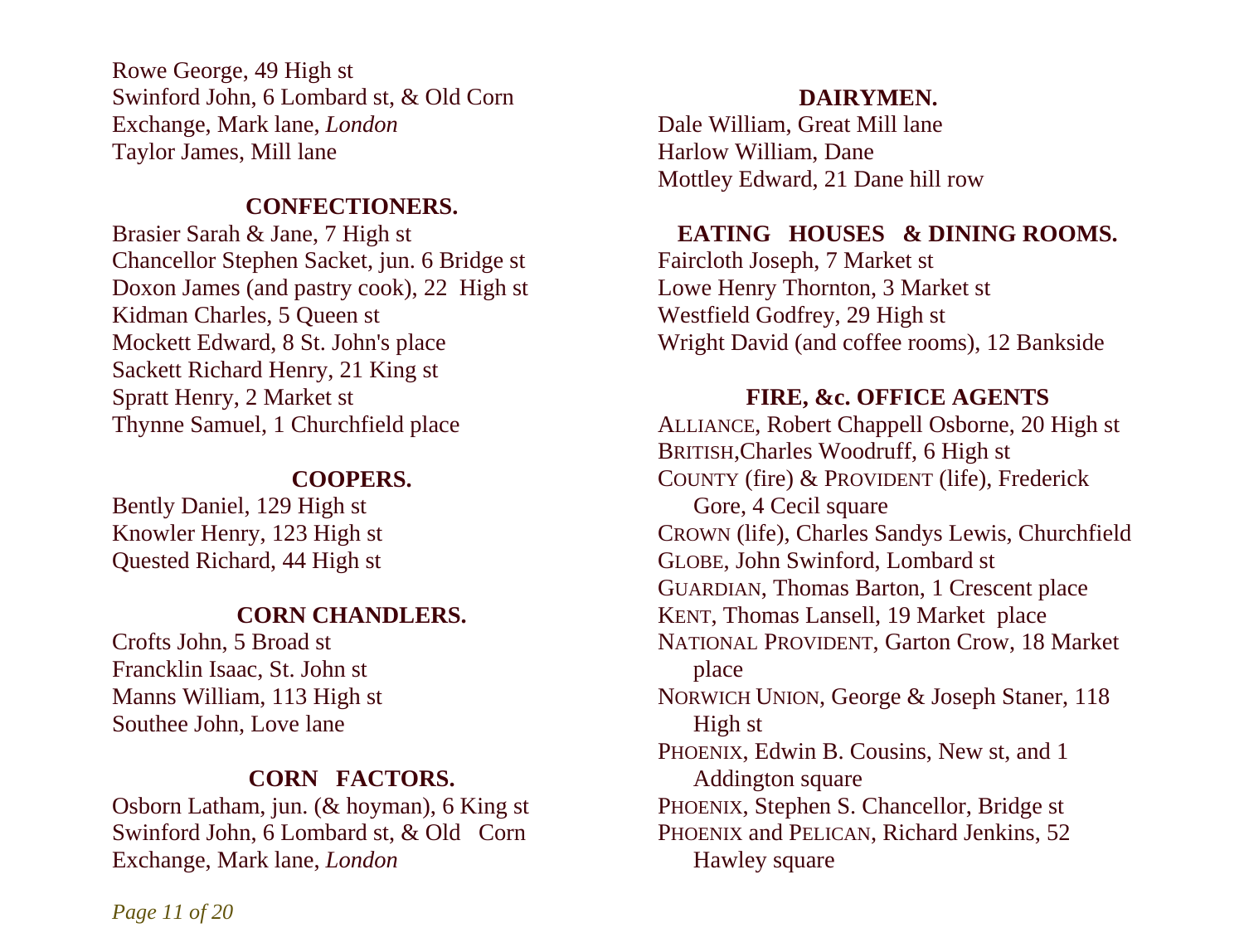ROYAL EXCHANGE, E. R.H.Wright, Parade Phillpott Sarah, 5 Love lane SUN, Saml. Lewis, Cobb's bank, King st YORK & LONDON, Samuel Pointon, Charlotte.square

## **FISHMONGERS.**

Collington John, 2 Hawley st Foat Stephen, 24 High st Haggis Samuel, 146 High st Kelsey William, 161 & 162 High st Miles John, 10 King st Miles John, 34 High st Taylor William, 4 Market st

## **FRENCH PROVISION DEALRS**

Fox John, Pump lane Stranack John Seath (and harbour master), 10 Paradise st

## **FRUITERERS.**

Brice James, King st Crofts Mary Ann, 1 Love lane Figg Martha, 45 High st Fishlock Richard, 4 King st Gladdish James, 34 Zion place, Dane hill Ingmire William, 1 Lombard st Ingmire William, jun. 3 Queen st Lowen John, 131 High st Mitchell James, 4 Cranbourn alley Mussared John Knowles, 49 King st

Pond William, 8 Market st Robinson Thomas, 137 High st

#### **FURNITURE BROKERS.**

Carroway Jesse, 4 Hawley st Goodale George, 10 & 11 Hawley st Wetherhilt John, Charlotte place

#### **GARDENERS & FLORISTS.**

Cooke Elizabeth, Rose Cottage Nethersole William, Swiss Cottage, Great Mill lane

## **GLASS & CHINA DEALERS.**

Feltham Thos. Wellington pl, Dane hl Robinson William, 147 High st and Newcross st Witherden John Sitpard, 40 Hawley square

#### **GROCERS & TEA DEALERS.**

Bayly John (and dealer in British wines), 13 Queen st Bentley Thos. 127 High st Breeds Jeremh. 36 Zion place, Dane hill Crofts Robert, 1 Broad st Dadd John, 36 King st Falkner Thomas, Paradise street Feltham Thos. Wellington pl, Dane hl Fenn William Robert, 126 High st Grant John, 1 Flint row

*Page 12 of 20*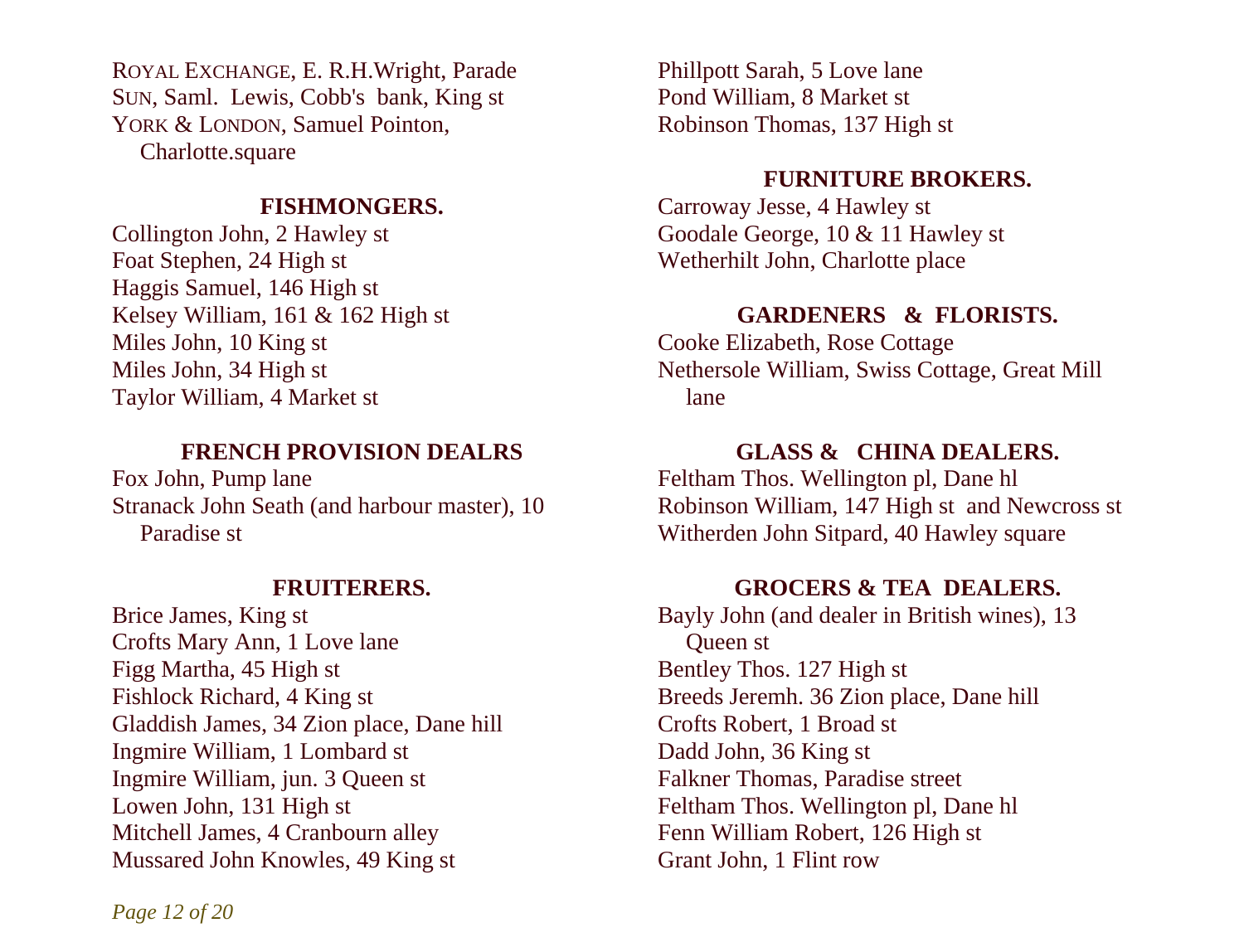Grant Richd. 16 Zion place, Dane hill Gye Frederick (London tea company), 142 High st Harlow William, 9 Cecil st Hays John, 6 Marine parade Hughes Robert, St. James's square Kentish James, 8 Bridge st Ladd William, 11 Market place Lansell Thomas, 19 Market place Mannings Richard, 4 Cecil square Maw Benjamin Jesup (and dealer in British wines), 134 High st Maxted Robert, 105 High st Mercer Samuel, 57 High st Mockctt Edward, 8 St. John's place Parkinson Robert, 16 Charlotte place Pridham John, 87 High st Read James, Hawley st Rogers George (and dealer in British wines), 16 High st Rolfe John Smith, 12 Crescent place Scott Thomas, 2 Bridge st

## **HABERDASHERS.**

Bayley Ann, 35 High st Benskin George, 2 Trafalgar place Parker John, 148 High st Sinnock Elizabeth (& hosier), Duke st

## **HAIR DRESSERS.**

Ackhurst Elizabeth, 38 King st Bing John Thos. 18 Charlotte place Brown Bower, 11 Queen st Colegate Frederick, 138 High st Long George, 4 Bridge st Morris John, 11 Bankside Sandwell Thomas, 47 King st Solly Henry, High st Watson Robert, 117 High st

## **HATTERS.**

Hobbs Joseph, 6 Cranborne alley Kennard Isaac Dobock, 2 High st Pickering Edwin Francklin, 5 High st Still Adam John, 45 King st

## **HOTELS AND INNS.**

Duke's Head, James M'Adams, opposite the Pier Fountain Hotel and Commercial Inn, William Read, 1 King st Foy Boat, William Hudson, Bankside King's Head (commercial), Richard Dendy Crofts, High st London Family Hotel (and livery stables), Francis Ths. Howe, Hawley sq Queen's Arms Hotel, Tavern, and Commercial Inn (& wine and spirit merchant, & excise office), Charles Joseph, near the Parade Royal Hotel, Cecil square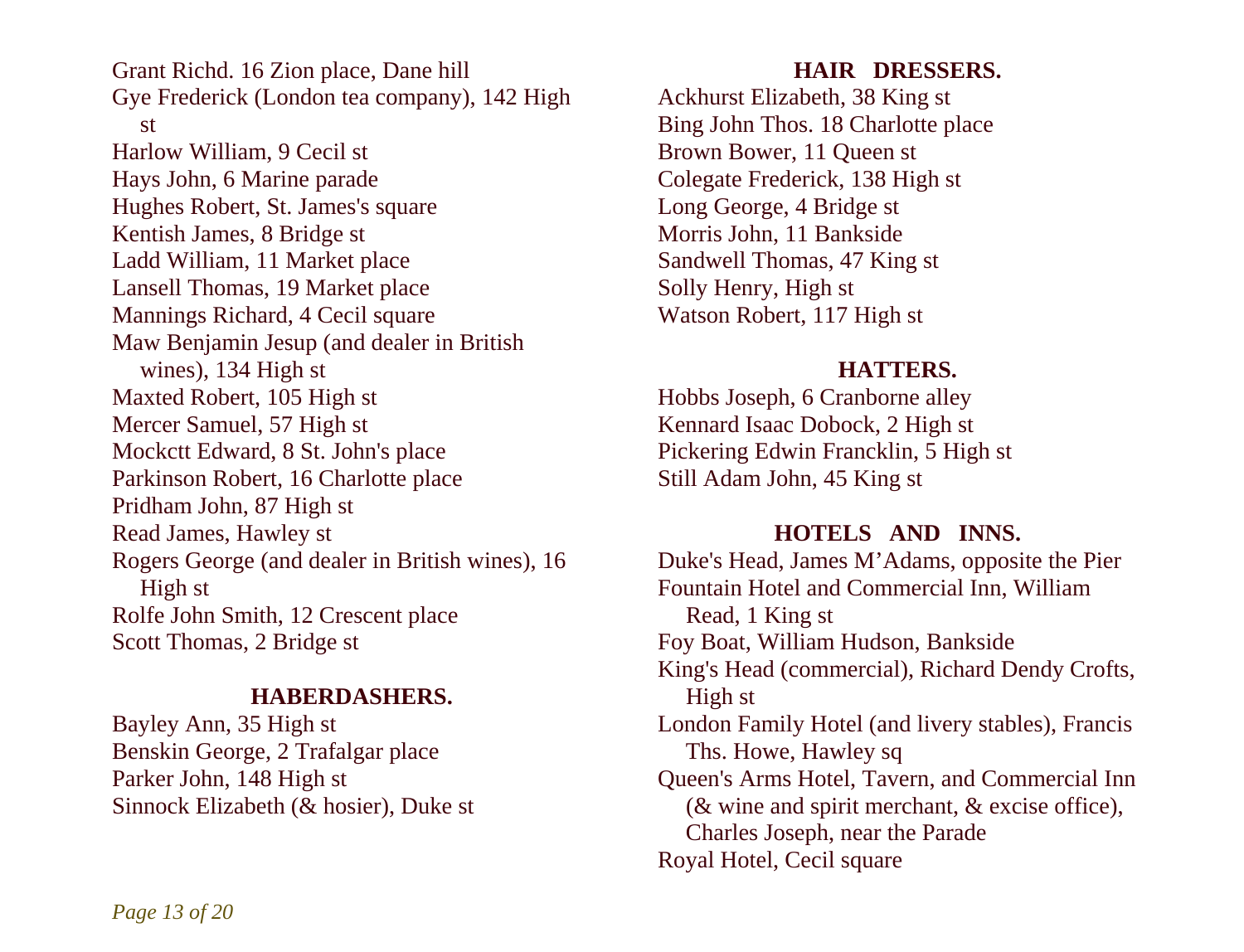White Hart Hotel (posting, commercial, and wine & spirit merchant), George Creed, Marine parade

York Hotel, Edward Robert Hurst Wright (& wine and brandy merchant), Marine parade

## **IRONMONGERS.**

Bentley William, 41 High st Crow Garton, 18 Market place Flint Thomas & John (furnishing), 3 Market place Paine William (and iron founder), Bridge st Potts John, 1½ King st Witherden John Sitpard, 40 Hawley square

## **JEWELLERY AND FANCY REPOSITORIES.**

Gabb Mary (& stationer), 135 High st Levey Esther (boulevard), High st

## **LEATHER CUTTERS.**

Carthew Thomas, 139 High st Harrison Moses, 145 High st Roger Charles, 130 High st Warren George, 2 Charlotte place

## **LINEN DRAPERS.**

Atkinson Ann & George, 2 Queen st Burtenshaw John & Co. 12 Market pl Gostling James, 13 High st Jolly & Son (and French bazaar), 26 High st

Martin Thomas, 23 High st Paice Frederick, 6 High st Wicken William, 3 Cecil st Willis Henry, 8 High st

## **LIVERY STABLES.**

Harnett William (and coach proprietor), Addington st Brown Wm. Bedford row, Churchfield place Chapman William, back of Marine terrace Holmans Stephen (and coach proprietor and post master), 4 Marine parade and 19 High st Hughes Thomas, Mill lane Simmons John, 116 High st Warner Philip, King st

### **MALTSTERS.**

Jenkins John, 5 Bridge st Stride John Henry, Dane place

## **MILLERS,**

Gongcr Daniel, Margate mills Southee John (and mealman), Love lane and Westbrook mill

## **MILLINERS & DRESS MAKRS.**

Carlton Mary, 4 New Cross st Dixon Mrs. 129 High st Dye Mary, Clifton street, Dane hill Henderson Eliza, 25 High st

*Page 14 of 20*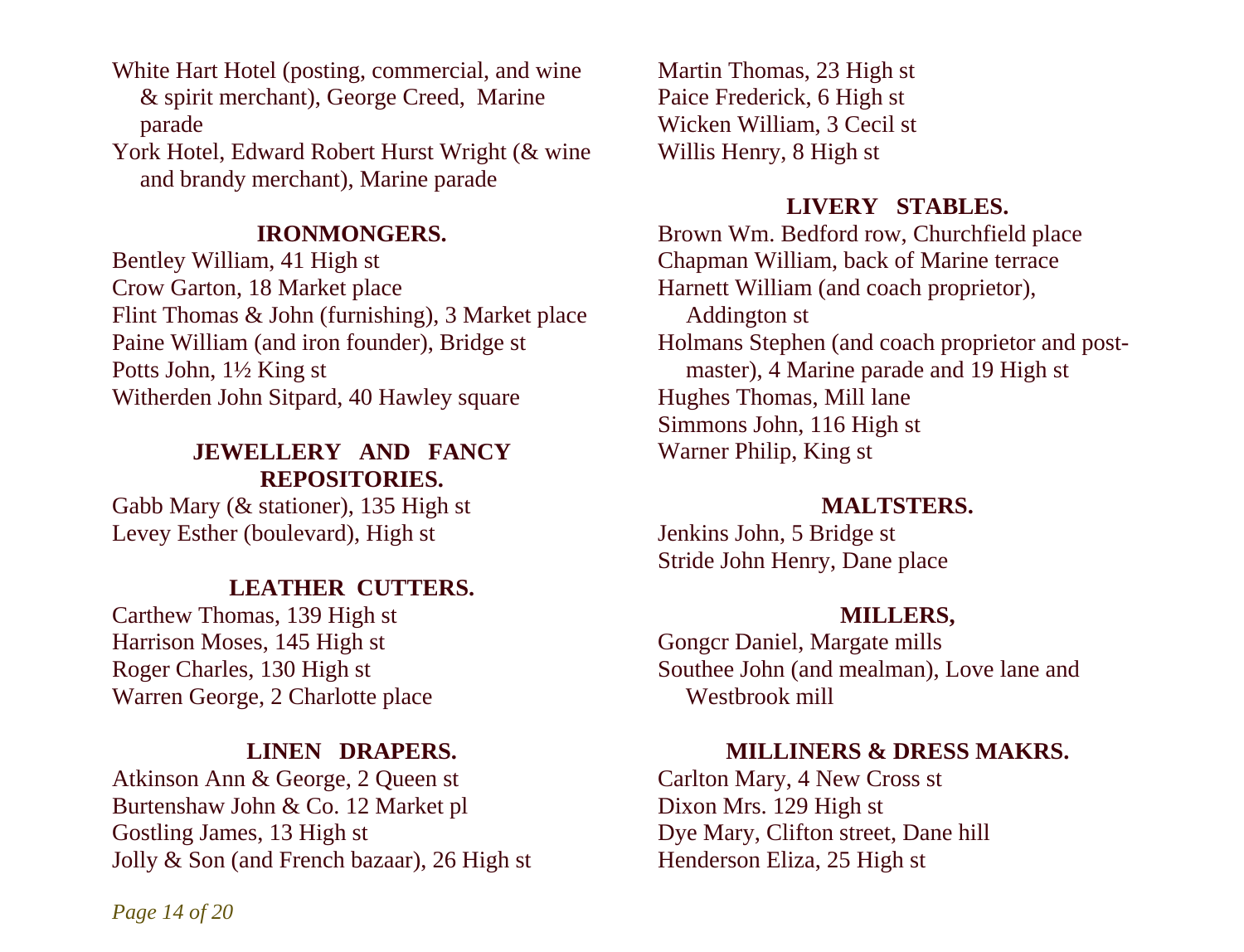Holness Mrs. Hawley st Howland Charlotte, 7 Crescent place Hubbard Alicia,14 Lower Marine terr. Knight Eliza, 42 High st Matthew Sarah, 3 New Cross st Orpin Selina & Emma, 21 Lower Marine terrace Parker Charlotte, Dane place Parker Esther, 148 High st Pound Elizabeth, 3 East crescent Robinson Emma, Brook's place Sandom Ann, 25 Dane hill Sayer Harriet, 58 High st Stead Sarah, 2 Garden row Walker Sarah, 29½ High st Winch Emma & Sarah, 9 Queen st Wood Ann, Union crescent

#### **PAINTERS, PLUMBERS, AND GLAZIERS.**

Adams George, 15 Market place Adams William, Bridge st Adams William (house and ornamental), 3 Addington st Austen William, 46 High st Baldry Thomas, Clifton st Chidwick Edward, Market st Cooper John, 1 Garden row Goodale George, 10 & 11 Hawley st Goodale James Hudson, Charlotte place and Princes st Hermitage Henry,7 Wellington place, Dane hill Hermitage Stephen, 4 Serene place, Dane hill Hopkins Robert, 8 Bankside Knott Robert, Prospect place Rowe Thomas Smith, Broad st Simmons John Neame, 116 High st Waters Richard (coach and ornamental), Zion place, Dane hill Wharton George, 4 Hawley st

#### **PAWNBROKERS.**

Hart Michael, 72 High st Radford John, 141 High st

#### **PILOTS.**

John Swinard, *warden*, 5 Northumberland crescent. Dair Thomas Hardowers James Pascall Henry Ledger

## **PRINTERS---LETTER-PRESS.**

Brasier George (and copper-plate), 4 Addington st Denne James, 4 Queen st Dixon Charles, 22 High st Keble Thomas Harman (& Minerva library), King st Osborne Robert (and sub-distributer of stamps), 20 High st

*Page 15 of 20*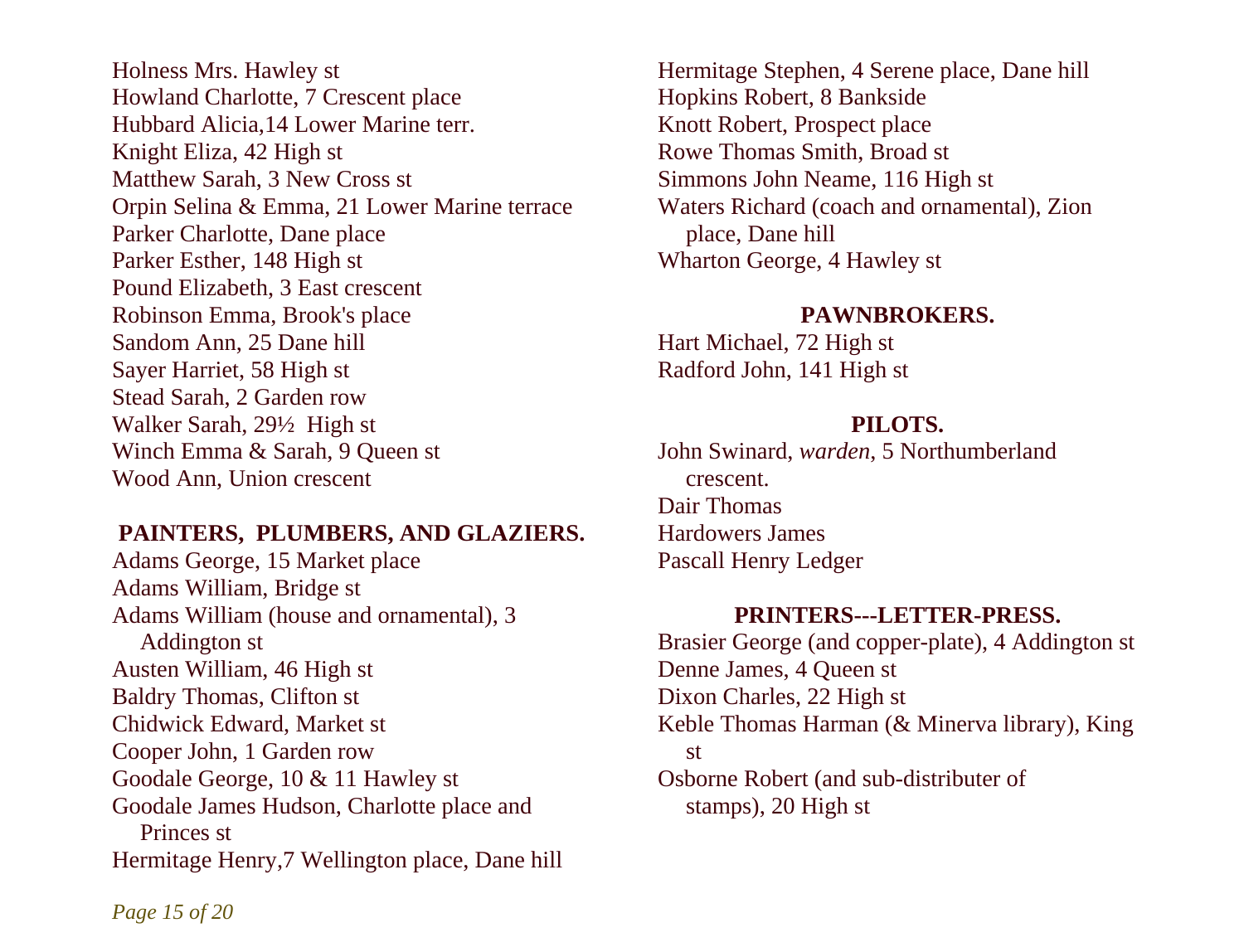## **PROFESSORS & TEACHERS**

Brown James (music and organist), 8 Union crescent Ling — (dancing), 53 Hawley square Sibold John Henry (music & organist), 2 Hawley sq

Walton Waller Hale (dancing), Addington st

## **READING ROOMS.**

Keble Thomas Harman (& Minerva library), 12 King st Vaughan William (& Marine library), High street, Hawley square

## **ROPE MAKERS.**

Cobb William, Grosvenor place Ovenden Stephen, 3 King st

## **SADDLERS, &c.**

Bishop Richard, Hawley st Matthew John, 3 Newcross st Saunders John, 122 High st Sayre Edward, 115 High st

## **SAIL MAKERS.**

Hubbard William, Neptune square Lashmar Richard, Union court

## **SHIPWRIGHTS.**

Gore William, Fort row

Grant Robert, Paradise st Solly John, Bath road

## **STAY MAKERS.**

Broome John, 21 High st Francois Madame, 6 Queen st Hubbard Elizabeth,18 Crescent place Mummery Harriet, 140 High st Tritton Mary Ann, King st Young Susannah, 10 Dane hill row

## **STONE MASONS.**

Duckett John, 7 St. John st Hadlow George, Bilton's court, High st

STRAW HAT MAKERS.

Carlton Mary, 4 Newcross st Cayley Sarah, 1 Bedford row Crofts Elizabeth, 11 St. John's place Martin Thomas, 143 High st Maxted Sarah, 11 Cecil st Mummery Harriet, 140 High st Parker Charlotte, Dane place Sellers D. 28 High st

#### **SURGEONS.**

Chalk William Oliver, Infirmary Dennison Byam,M. D. 7 Churchfield pl Hoffman George & Son, 1 Cecil st and Union crescent

*Page 16 of 20*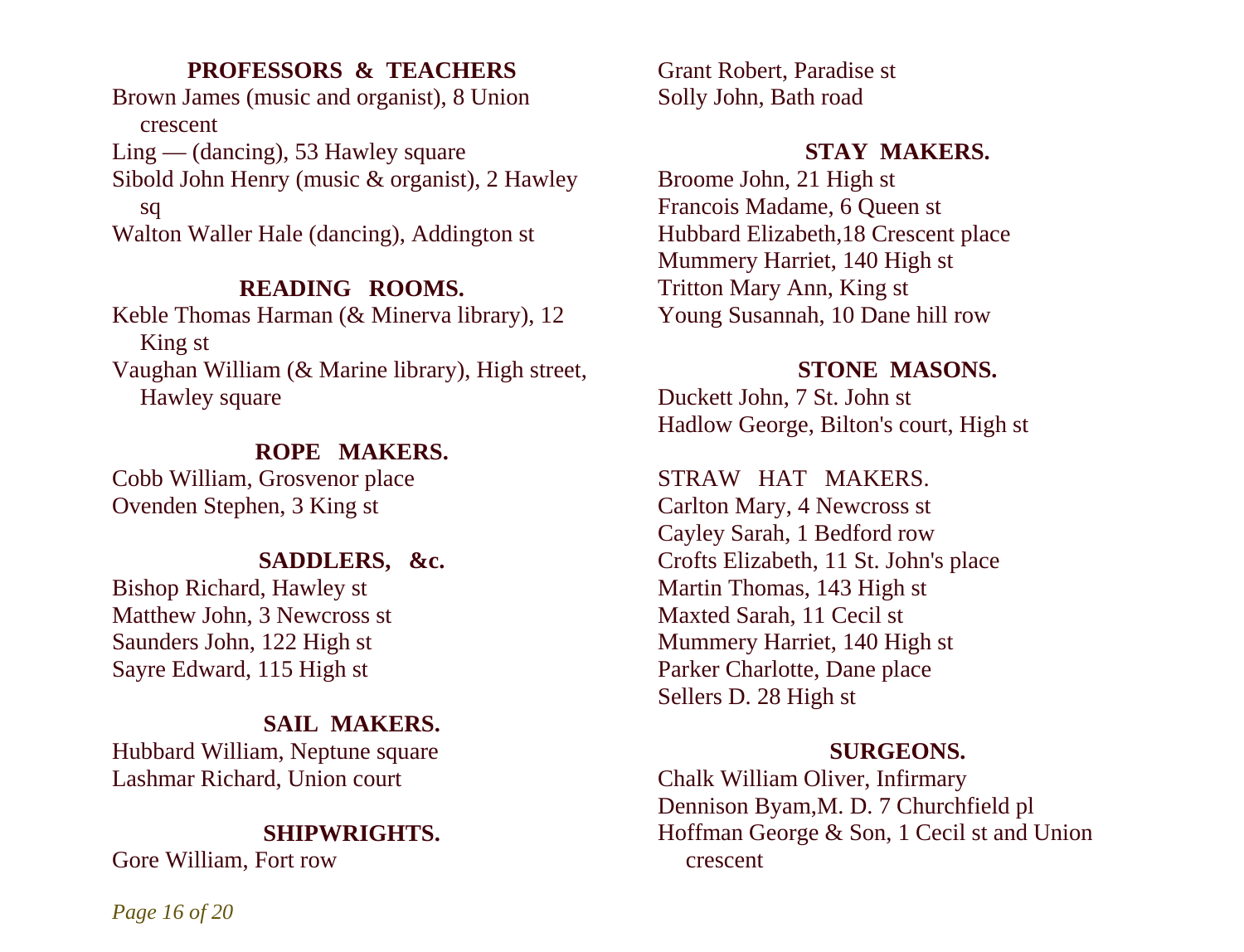Hunter George Yeates, 20 Charlotte place Neame John, 16 Cecil square Price David, Northumberland place Sankey W. H. O. 10 Crescent place Waddington Joshua, 14 Cecil square

## **TAILORS.**

Marked thus\* are also Drapers. Bamford William, 8 King st Blakeney John, 37 High st Broome John, 21 High st Dike William, 3 Love lane Falkner Nathaniel, 3 and 4 Bankside Hale John, 3 Hawley st Hobbs Joseph, 6 Cranbourn alley \*Hollams Joseph, jun. (and undertaker), 137½ High st \*Hunter John & Son, Duke st Legge Joseph Sims, Hawley st \*Newby Thomas, 20 Market place Norwood Thomas, 4 Market st \*Pickering & Son, 3 High st Solly Stephen, 16 Fort crescent \*Stedall James, 3 Bridge st Still Adam John, 45 King st Tike William, 3 Love lane \*Winch Frederick, 10 Marine parade Woodward Richard, 14 Broad st

## **TALLOW CHANDLERS.**

Ladd William, 11 Market place Lansell Thomas, 19 Market place Mercer Samuel, 57 High st

## **TAVERNS & PUBLIC HOUSES.**

Britannia, Wm. Jas. Wormall, East cliff Bull's Head, Thos. Loader, Market place Cinque Port Arms, Thomas Ladd, 39 Lower Marine terrace Crown, John Bartlett, Broad st Crown and Anchor, Ann Monnet, Zion place, Dane hill Crown & Sceptre, John Strattford, Chapel hill Dog & Duck, William Darby, Westbrook Druids' Arms, William Frederick Constant, 7 St. John st Elephant & Castle, Geo. Sturges, High st First & Last, Mary Castle, Vicarage place Fort House Castle, William White, Fort George, Susannah Read, King st George and Dragon, Thomasin Gilford, 11 Charlotte place Grosvenor Arms, John Vaux, Upper Marine terrace Hoy, Richard Kember, Bank side Jolly Sailor, Edward Norwood Rouse, High street King's Arms, John Smith Bailey, 5 Market st King's Head (Tap) George Row, High st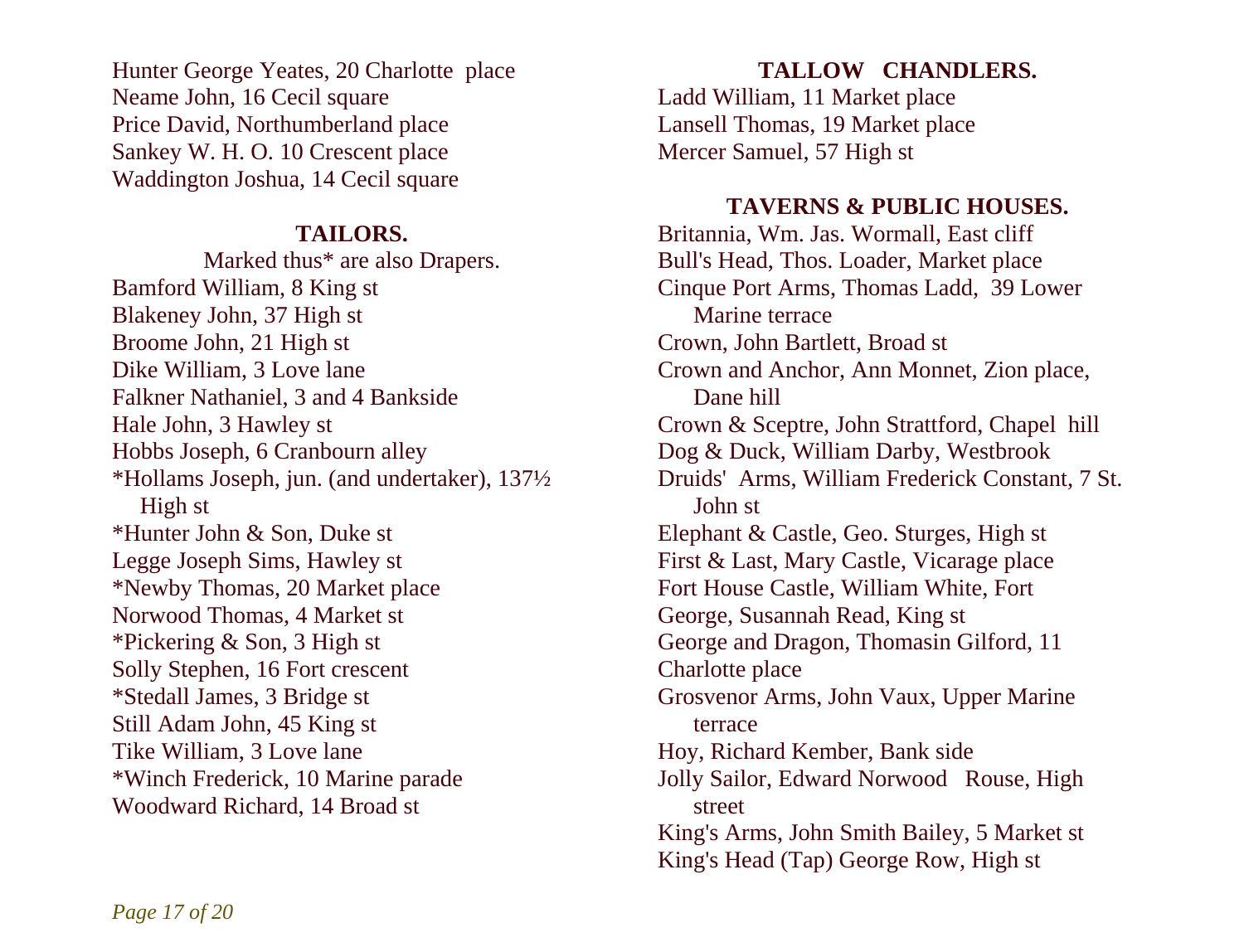Liverpool Arms, Ann Jarratt, Charlotte pl New Inn, Henry Austen, New st Prospect Inn, Samuel Lloyd, Zion place, Dane hill Cobb & Son (spirit), King st Rose in June, Eddell Penny, Bellmont, Dane hill Ship, John Mussared, Bankside Six Bells, William Young, High st Star, John Sayer, 68 High st Tailors' Arms, George Knight, 42½ High st Walmer Castle (& wine vaults) Churchfield place York Hotel (Tap) Henry Marsh, Duke st

## **TOBACCONISTS.**

Woodcock Francis David,149 High st Woodruff William. 144 High st

## **WATCH & CLOCK MAKERS.**

Conconi Louis, 10 Bridge st Fagg John (and working jeweller), 25 High st Page Henry, 119 High st Prebble James (& engraver), 6 Queen st Somes William, 2 Cranbourn alley Woodruff Chs. (& jeweller), 6 High st

## **WHEELWRIGHTS.**

Carlton Charles, Mill lane Mercer John & William, 65 High st Pilcher & Goldsack, King st Sisley Jas. (& undertaker), 23 King st Watson Archer, Mill lane

## **WINE & SPIRIT MERCHANTS.**

Brooke & Son, Bankside. Marine parde Creed George (White Hart hotel), Marine parade Howe Francis, 25 Upper Marine terr Joseph Chas. (Queens Arms hotel), near the Parade White & Abbott, 15 Cecil square Wright Edward Robert Hurst (York hotel), Marine parade

## **Miscellaneous.**

Boylan Edward, short-hand writer, Clifton cottages Capaduro Mary, shopkeeper, 11 Newcross st Claggett John, poulterer, 1 Hawley st Cobb John Mitchener, iron, cement and timber merchant, Grosvenor place Cooke William, dyer, 42 Hawley square Curling Wm. linen maufacturer, High st Deveson Richard, coach proprietor, 1 Bridge st Dixon George, undertaker & parish clerk, Haddington sq Draper John Elgar, block maker, 3 Marine parade Edmunds Wm. architect & surveyor, 16 Hawley sq Fishlock Richard, stationer, 4 King st Harnett Geo. van proprietor, 1 Bridge st Hersee Richard, exciseman, St. James's sq Horn Stephen, hay dealer, Dane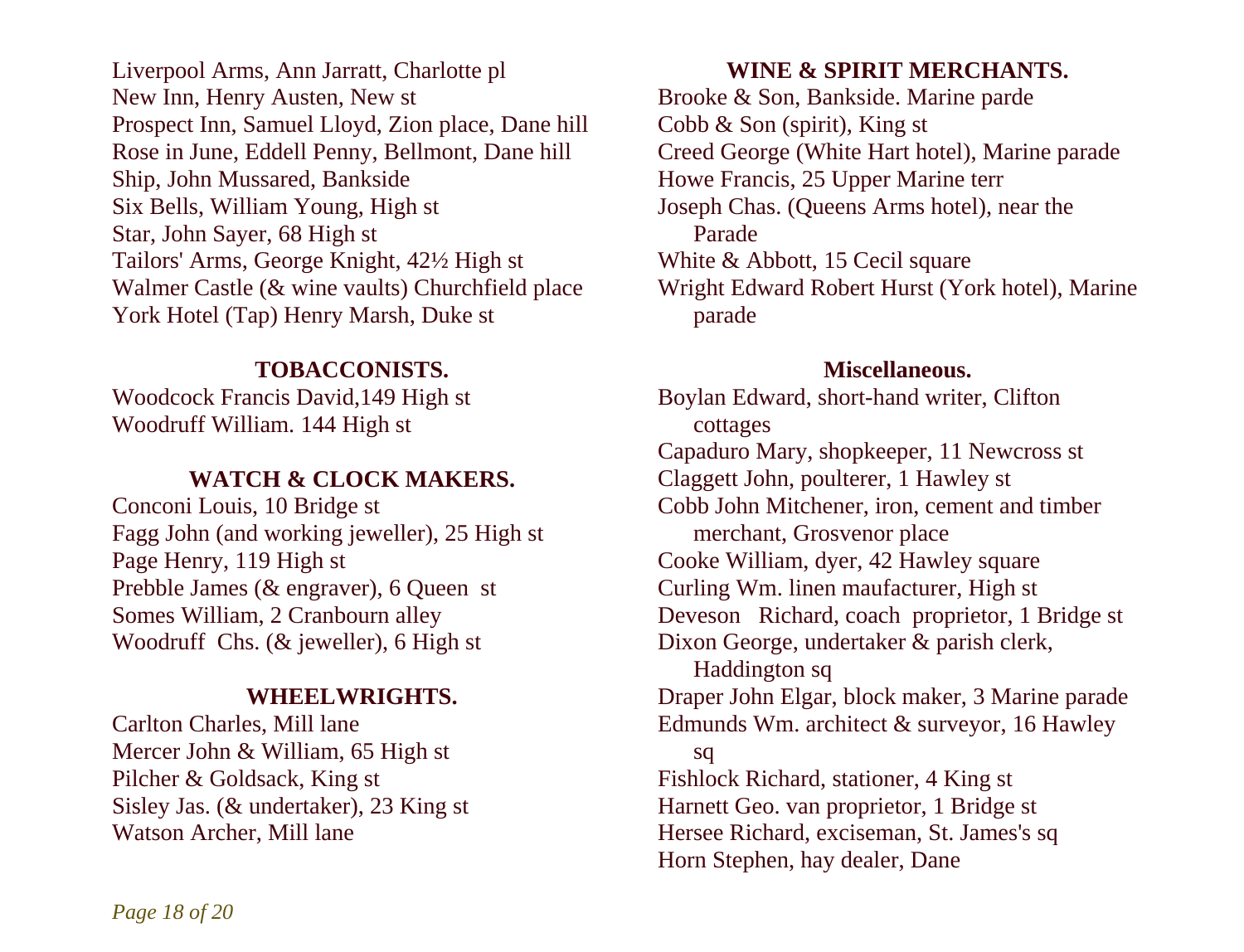Johnson Wm. marine store dealcr, 3 Broad st Kelsey William, dealer in ginger-beer, 161 High st Ladd Margaret, shopkeeper & toy dealer, 11 King st Parker Ann, tobacco-pipe maker, 2 Dane place ROYAL SEA BATHING INFIRMARY, Westbrook— Pyle Henry Williams, turner, Addington street Ralfe Mary, shopkeeper, 8 King st Solly Stephen, carpet maker, 16 Fort crescent

## **Public Buildings, Offices, &c.**

CUSTOM HOUSE—COLD HARBOUR *Principal Coast Officer, Searcher and Coast Waiter*—John Ralph *Acting Landing Waiter & Tide Surveyor*— William Clements *Tide Waiters and Boatmen*—Henry Caswell, John Epps & Henry Wm. Valder

COURT OF REQUESTS, Town Hal l- John

Chanceller, clerk

EXCISE OFFICE, Queen's Arms Tavern, near the Parade—Isaac Ballard, supervisor

ISLE OF THANET GAS COMPANY, John Wilkinson, secretary, Dane

ISLE OF THANET REGISTER OFFICE, for births, deaths and marriages, Union crescent — William Freeman, superintendent registrar PHILANTHROPIC SOCIETY, Fountain Tavern,

King st—John Cutten, secretary

PIER AND HARBOUR COMPANY'S OFFICe, Pier— Thomas Malpass, harbour master; S. S. Chancellor, collector of the droits

POLICE STATION, Broad street-Stephen Marchant, inspector

 Joseph Canham, M. D. and Byam Denison, M. D.. physicians; Joshua Waddington, surgeon; William Oliver Chalk, resident surgeon

THEATRE, Hawley square

## **COACHES**

To LONDON, the *Eagle*, from Holman's offices, 19 High street and 4 Marine parade, every morning at a quarter before nine—& the *Union & Eagle*, alternately, every evening at a quarter past six; all go through Canterbury, Rochester, &c.

To DEAL, DOVER and SANDWICH, the *Magnet*, from Holman's offices, 19 High street and 4 Marine parade, every morning at eight and the *Original Independent,* every afternoon at half-past 3.

- To RAMSGATE, Coaches from the above Offices, hourly, in summer, and six times a day in winter,
- \* Besides the above, *Coaches* await the arrival of the Steam Packets, from London, and proceed to all parts of the Isle of Thanet.

*Page 19 of 20*